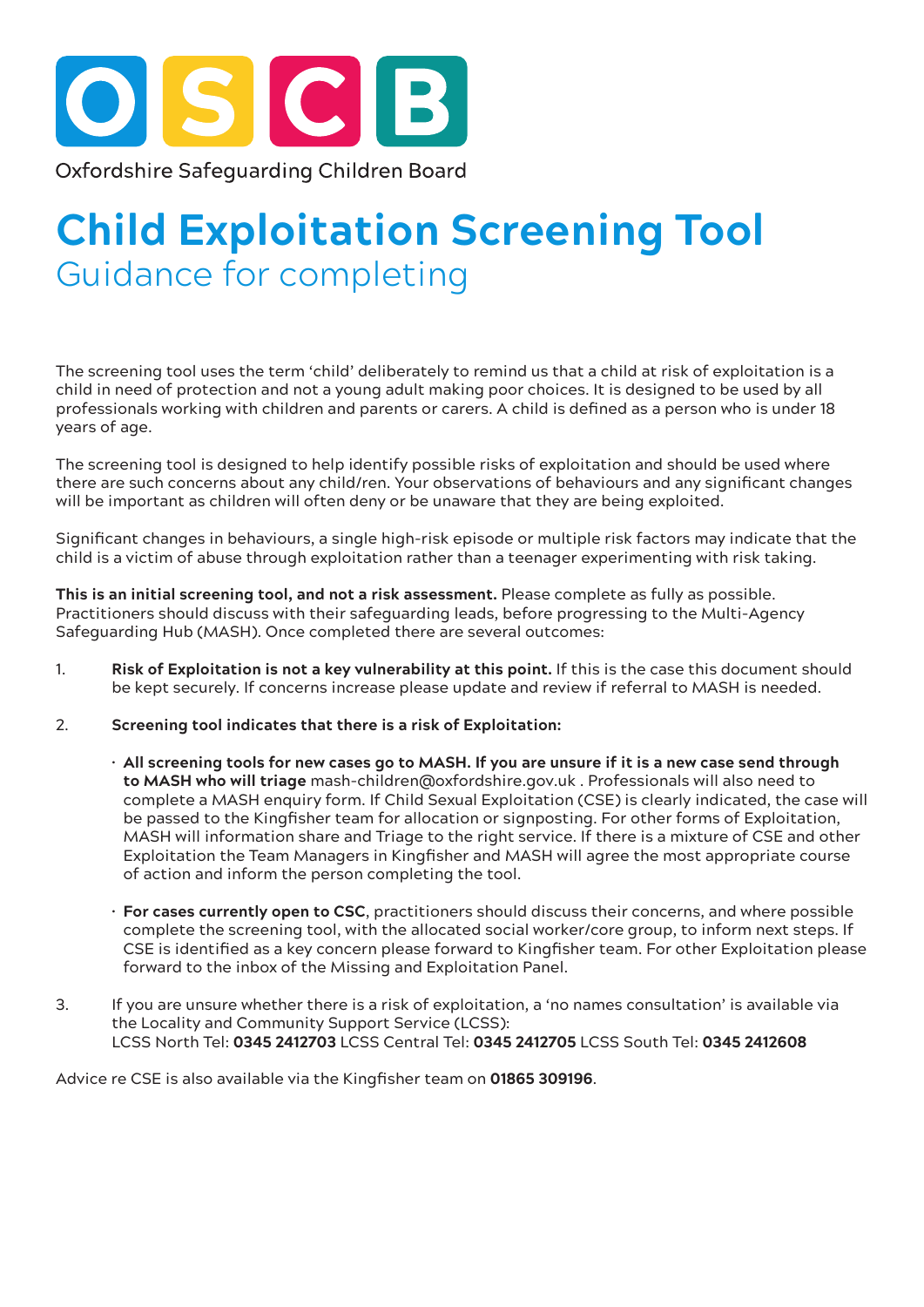## **Child Exploitation Screening Tool**

## **Description and Analysis of Concerns**

Please complete each section giving as much detail as possible and any evidence you have to support your concerns. This will ensure that the Team can assess the risks and plan any next steps and/or advice in a timely manner.

| <b>Child's Name:</b>                                   |
|--------------------------------------------------------|
| Gender                                                 |
| Home or placement address                              |
|                                                        |
|                                                        |
| Is the child open to any other services? Please state. |
|                                                        |
| Child's school contact details                         |
|                                                        |
| Ethnicity                                              |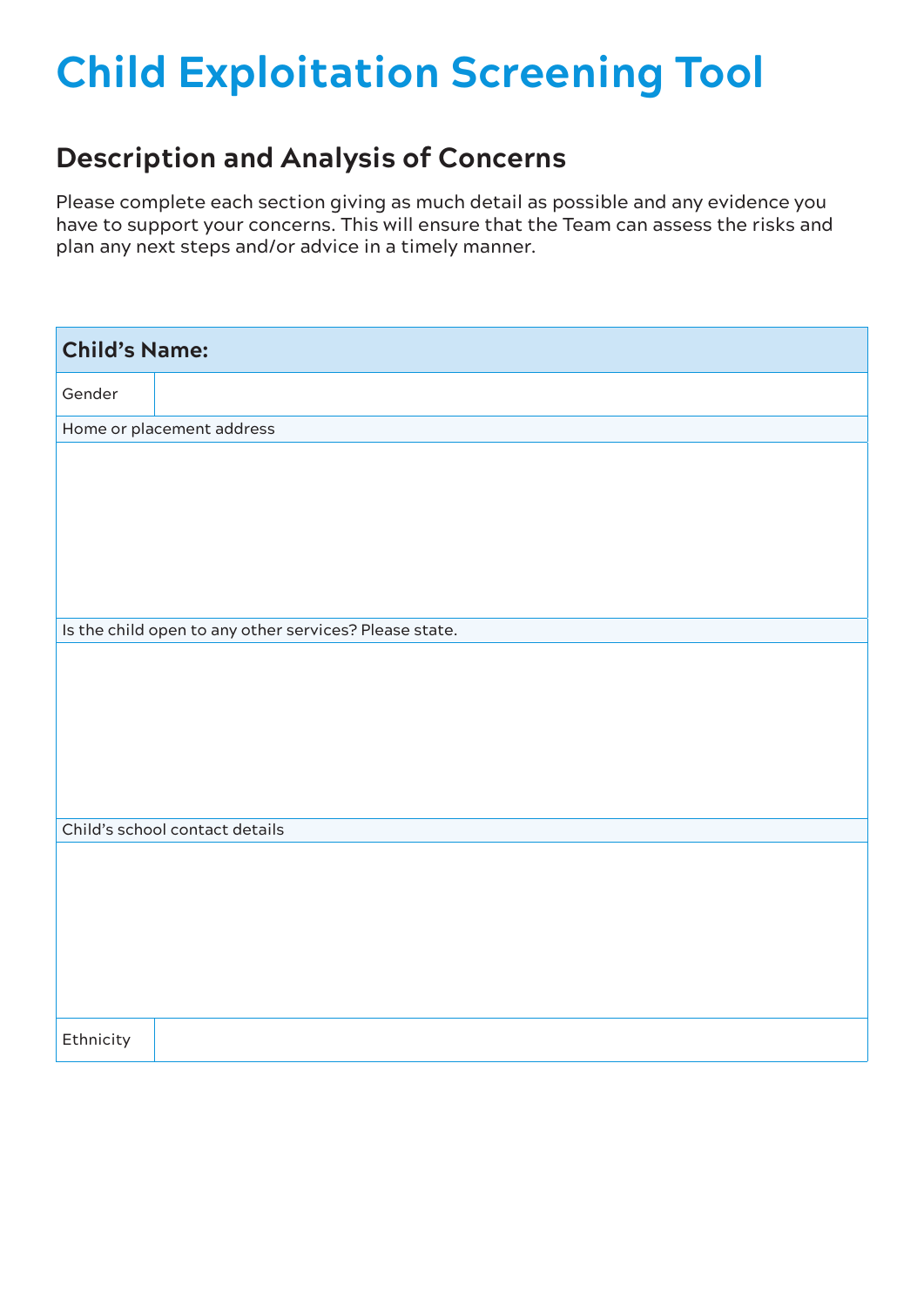| <b>Health</b>                                                                                                             | <b>No</b> | <b>Yes</b> |
|---------------------------------------------------------------------------------------------------------------------------|-----------|------------|
| Evidence and/or History of physical injuries (including sexual injuries/physical assault and or<br>unexplained injuries)? |           |            |
| If 'yes' please state why                                                                                                 |           |            |
|                                                                                                                           |           |            |
| Evidence and/or history of self-harm?                                                                                     |           |            |
| If 'yes' please state why                                                                                                 |           |            |
| wdv isd VED V DV                                                                                                          |           |            |
| Is there a change in self-care and hygiene?                                                                               |           |            |
| If 'yes' please state why                                                                                                 |           |            |
|                                                                                                                           |           |            |
| Alcohol or substance misuse?                                                                                              |           |            |
| If 'yes' please state why                                                                                                 |           |            |
|                                                                                                                           |           |            |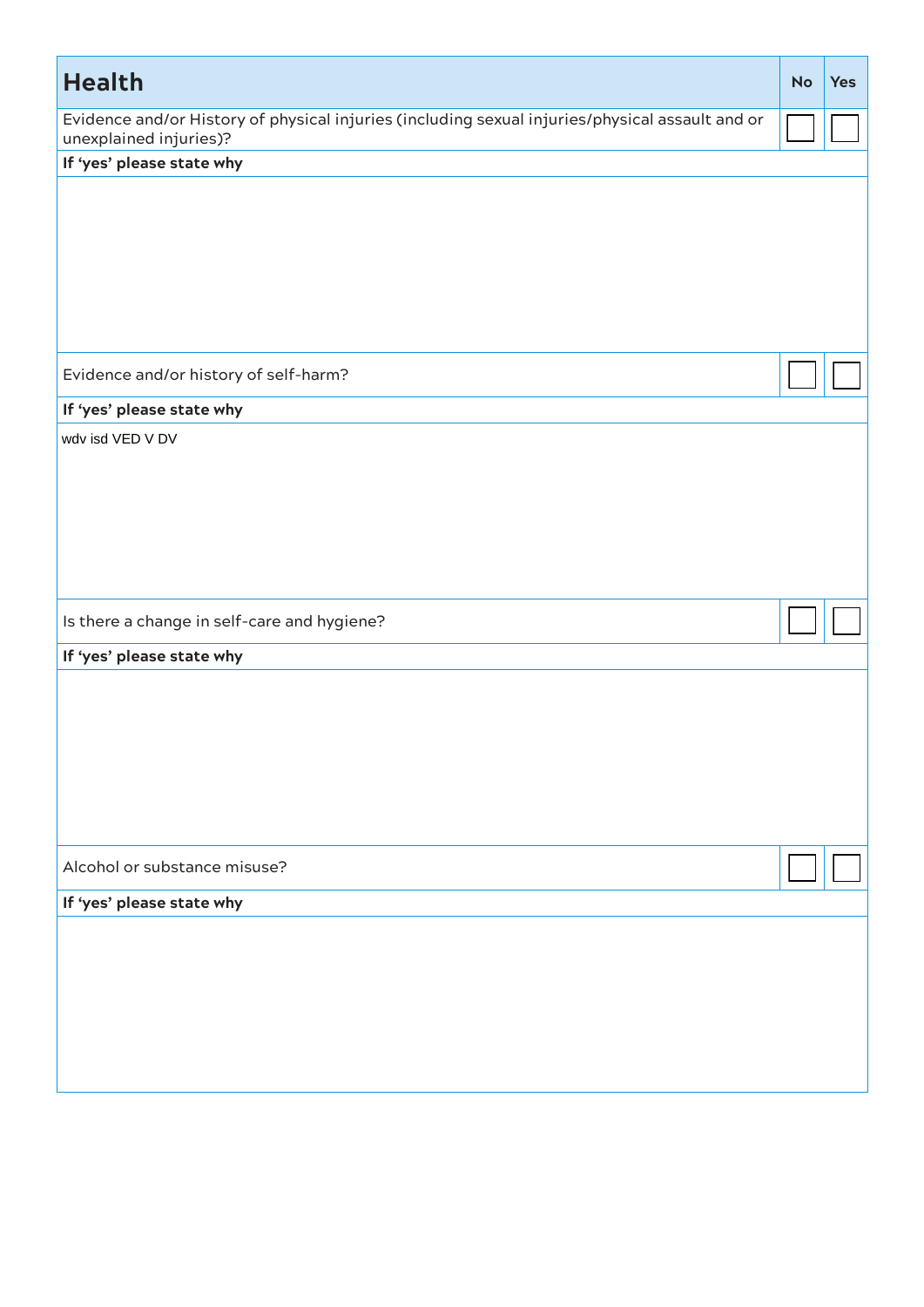| <b>Health</b>                                                                                          | <b>No</b> | <b>Yes</b> |
|--------------------------------------------------------------------------------------------------------|-----------|------------|
| Additional needs e.g. Learning or Physical Disability, Autism etc.?                                    |           |            |
| If 'yes' please state why                                                                              |           |            |
|                                                                                                        |           |            |
| Multiple presentations to Health Care professionals? e.g. STI, multiple physical injury,<br>'plugging' |           |            |
| If 'yes' please state why                                                                              |           |            |
|                                                                                                        |           |            |

| <b>Behaviour</b>          | <b>No</b> | <b>Yes</b> |
|---------------------------|-----------|------------|
| Poor school attendance    |           |            |
| If 'yes' please state why |           |            |
|                           |           |            |
| Reduced timetable         |           |            |
| If 'yes' please state why |           |            |
|                           |           |            |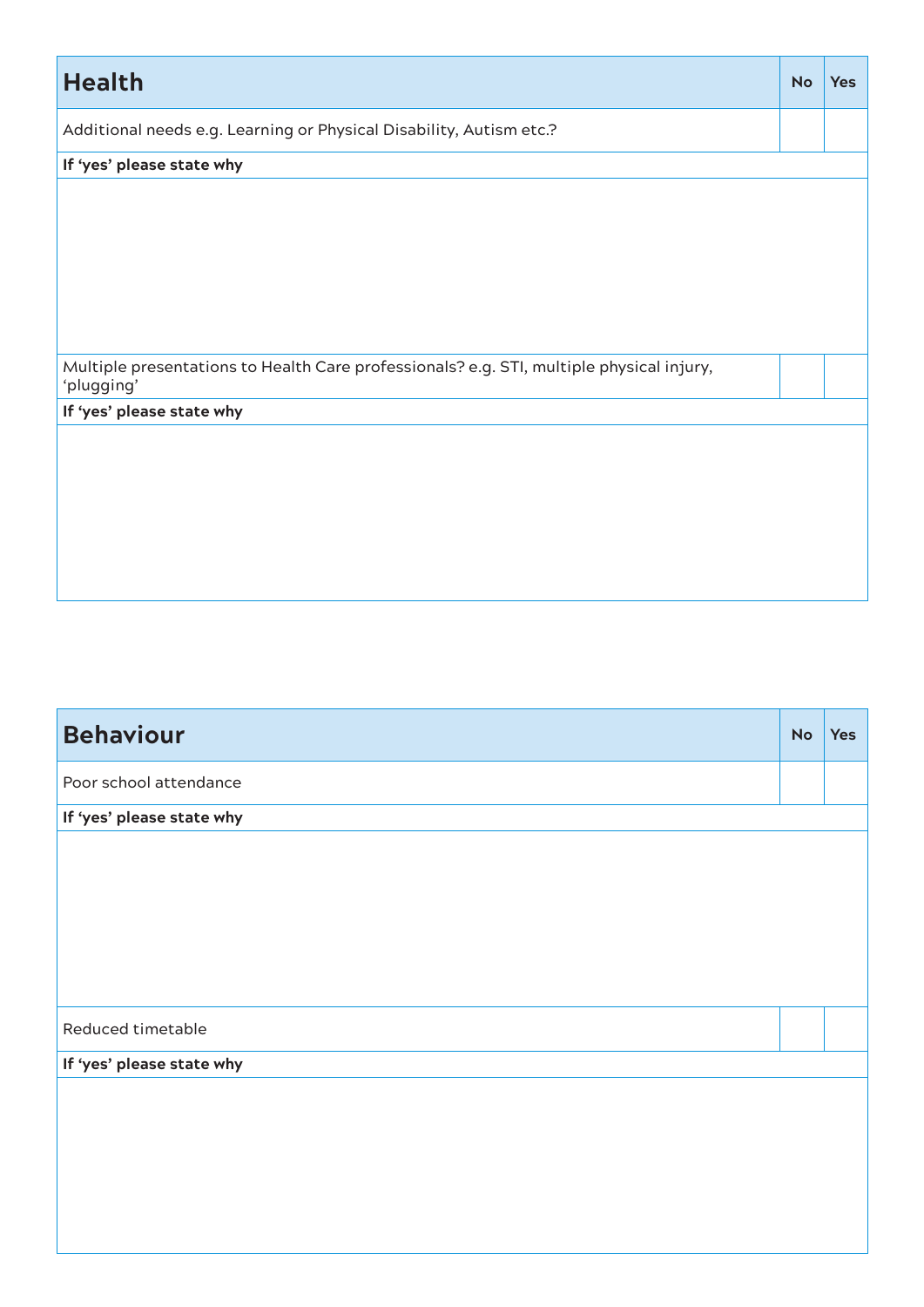| <b>Behaviour</b>                                                                         | <b>No</b> | <b>Yes</b> |
|------------------------------------------------------------------------------------------|-----------|------------|
| Exclusion record (e.g. has there been an increase in fixed term exclusions?)             |           |            |
| If 'yes' please state why                                                                |           |            |
|                                                                                          |           |            |
|                                                                                          |           |            |
|                                                                                          |           |            |
|                                                                                          |           |            |
|                                                                                          |           |            |
| Home educated?                                                                           |           |            |
| If 'yes' please state why                                                                |           |            |
|                                                                                          |           |            |
|                                                                                          |           |            |
|                                                                                          |           |            |
|                                                                                          |           |            |
|                                                                                          |           |            |
| Are you concerned about their friendship group?                                          |           |            |
| If 'yes' please state why                                                                |           |            |
|                                                                                          |           |            |
|                                                                                          |           |            |
|                                                                                          |           |            |
|                                                                                          |           |            |
|                                                                                          |           |            |
| Recent changes in behaviour (e.g. volatile, angry, sad, withdrawn, anxiety, depression?) |           |            |
| If 'yes' please state why                                                                |           |            |
|                                                                                          |           |            |
|                                                                                          |           |            |
|                                                                                          |           |            |
|                                                                                          |           |            |
|                                                                                          |           |            |
|                                                                                          |           |            |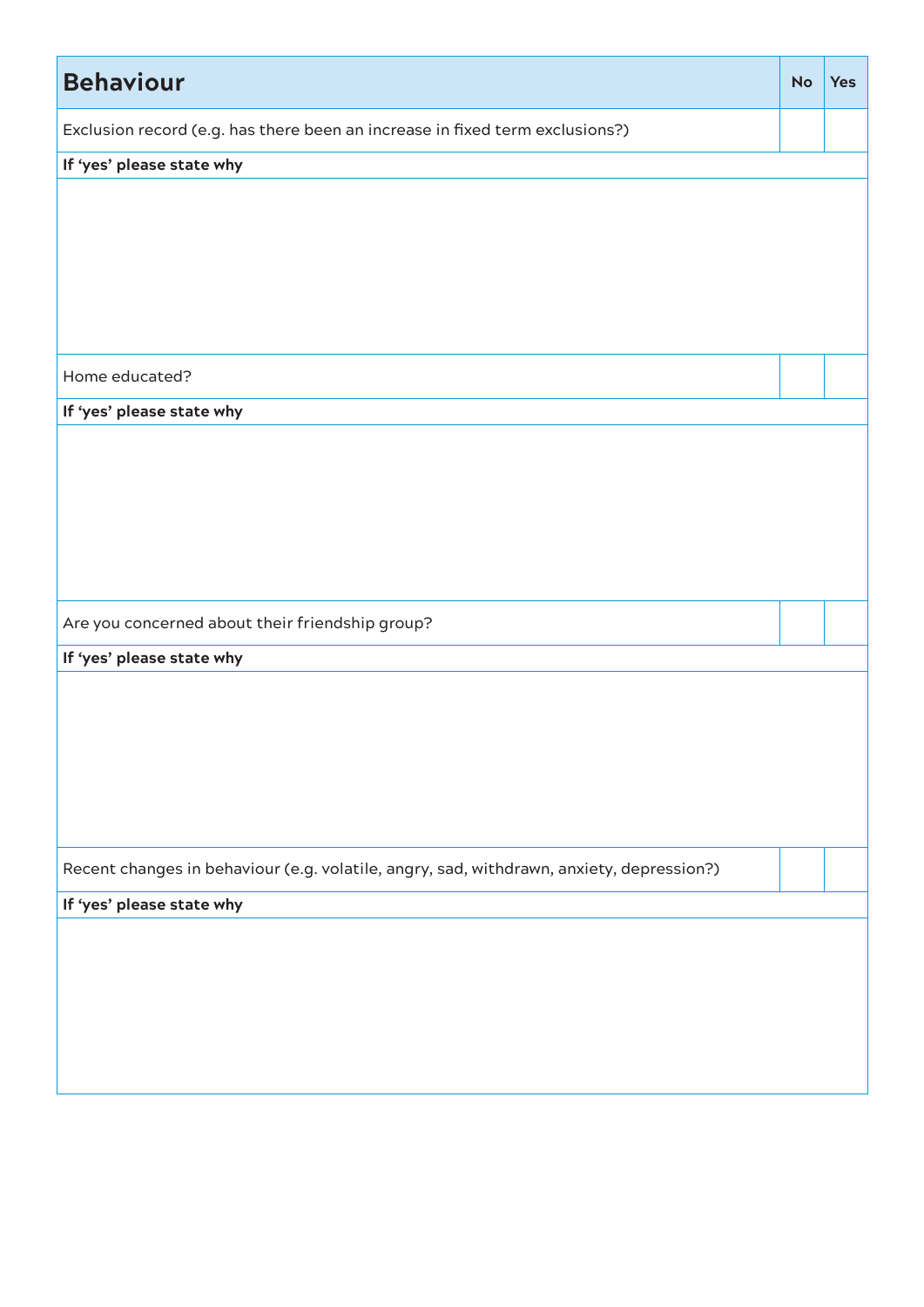| Grooming                                                 | <b>No</b> | <b>Yes</b> |
|----------------------------------------------------------|-----------|------------|
| Seen with unknown adults or older children?              |           |            |
| If 'yes' please state why                                |           |            |
|                                                          |           |            |
|                                                          |           |            |
|                                                          |           |            |
|                                                          |           |            |
|                                                          |           |            |
| Concerns about friendship/relationship control?          |           |            |
| If 'yes' please state why                                |           |            |
|                                                          |           |            |
|                                                          |           |            |
|                                                          |           |            |
|                                                          |           |            |
|                                                          |           |            |
| Unexplained money, clothes or mobile phones?             |           |            |
| If 'yes' please state why                                |           |            |
|                                                          |           |            |
|                                                          |           |            |
|                                                          |           |            |
|                                                          |           |            |
|                                                          |           |            |
| Excessive or inappropriate receipt of texts/phone calls? |           |            |
| If 'yes' please state why                                |           |            |
|                                                          |           |            |
|                                                          |           |            |
|                                                          |           |            |
|                                                          |           |            |
|                                                          |           |            |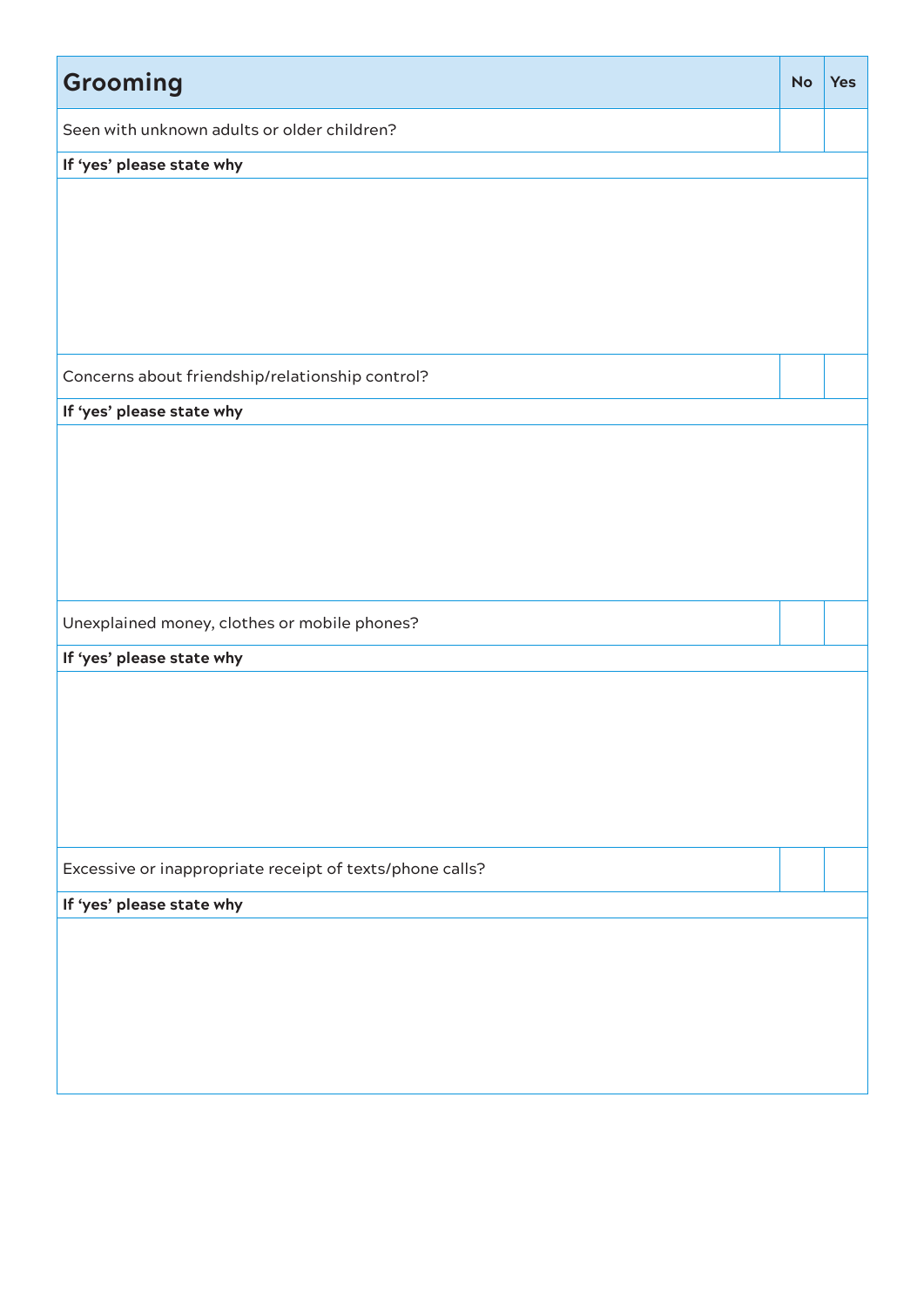| Grooming                                                                       | <b>No</b> | <b>Yes</b> |
|--------------------------------------------------------------------------------|-----------|------------|
| Seen at hotels, pubs, nightclubs etc., or traveling to other towns and cities? |           |            |
| If 'yes' please state why                                                      |           |            |
|                                                                                |           |            |
|                                                                                |           |            |
|                                                                                |           |            |

| <b>Missing</b>                                                                 | <b>No</b> | <b>Yes</b> |
|--------------------------------------------------------------------------------|-----------|------------|
| Persistently going missing from school or home and/or being found out of area? |           |            |
| If 'yes' please state why                                                      |           |            |
|                                                                                |           |            |
|                                                                                |           |            |
|                                                                                |           |            |
|                                                                                |           |            |
|                                                                                |           |            |
|                                                                                |           |            |
| If known, what is the background/context?                                      |           |            |
| If 'yes' please state why                                                      |           |            |
|                                                                                |           |            |
|                                                                                |           |            |
|                                                                                |           |            |
|                                                                                |           |            |
|                                                                                |           |            |
|                                                                                |           |            |
| How does the child present on their return?                                    |           |            |
| If 'yes' please state why                                                      |           |            |
|                                                                                |           |            |
|                                                                                |           |            |
|                                                                                |           |            |
|                                                                                |           |            |
|                                                                                |           |            |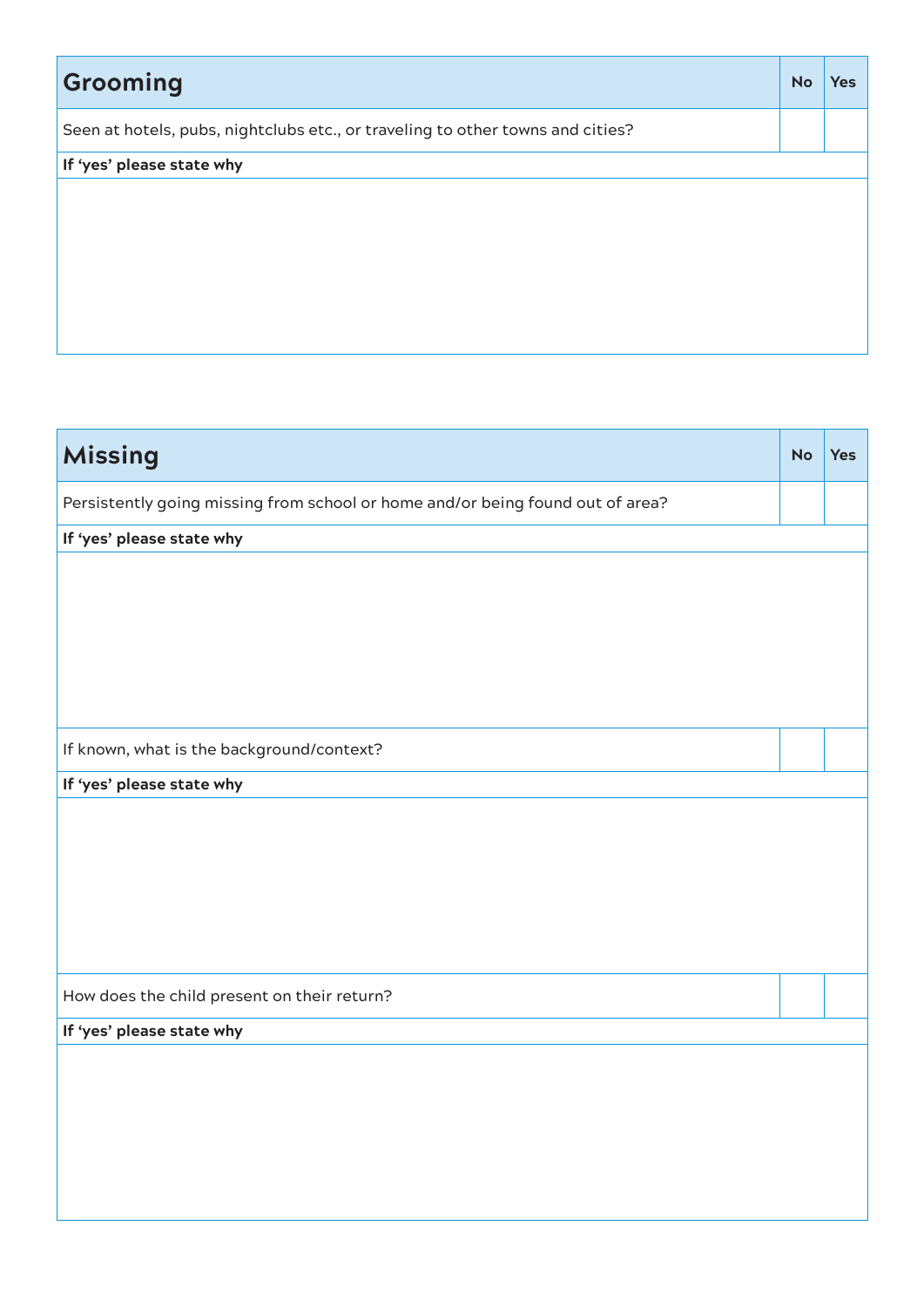| <b>Missing</b>                        | <b>No</b> | <b>Yes</b> |
|---------------------------------------|-----------|------------|
| What explanation does the child give? |           |            |
| If 'yes' please state why             |           |            |
|                                       |           |            |
|                                       |           |            |
|                                       |           |            |
|                                       |           |            |
|                                       |           |            |
|                                       |           |            |

| <b>Family &amp; Social Domain</b>                     | <b>No</b> | <b>Yes</b> |
|-------------------------------------------------------|-----------|------------|
| Are there concerns about neglect?                     |           |            |
| If 'yes' please state why                             |           |            |
|                                                       |           |            |
|                                                       |           |            |
|                                                       |           |            |
|                                                       |           |            |
|                                                       |           |            |
| Has the child experienced significant trauma or loss? |           |            |
| If 'yes' please state why                             |           |            |
|                                                       |           |            |
|                                                       |           |            |
|                                                       |           |            |
|                                                       |           |            |
|                                                       |           |            |
| Is the child questioning their sexual identity?       |           |            |
| If 'yes' please state why                             |           |            |
|                                                       |           |            |
|                                                       |           |            |
|                                                       |           |            |
|                                                       |           |            |
|                                                       |           |            |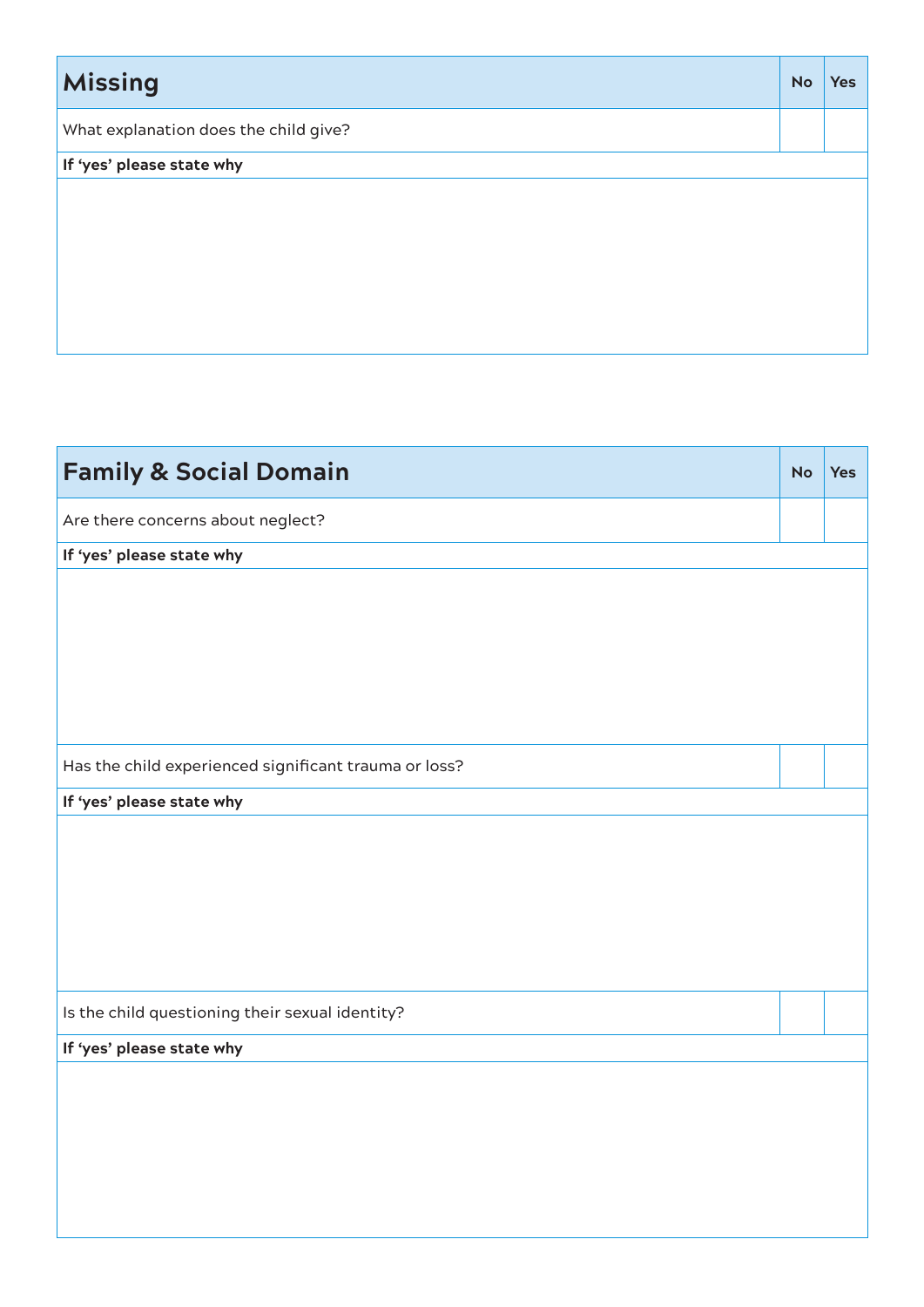| <b>Family &amp; Social Domain</b>                                 | <b>No</b> | <b>Yes</b> |
|-------------------------------------------------------------------|-----------|------------|
| Homelessness/sofa surfing/multiple moves                          |           |            |
| If 'yes' please state why                                         |           |            |
|                                                                   |           |            |
| Are the parents having difficulty managing the child's behaviour? |           |            |
| If 'yes' please state why                                         |           |            |
|                                                                   |           |            |
| Difficult transition from primary to secondary school?            |           |            |
| If 'yes' please state why                                         |           |            |
|                                                                   |           |            |
| What explanation does the child give?                             |           |            |
| If 'yes' please state why                                         |           |            |
|                                                                   |           |            |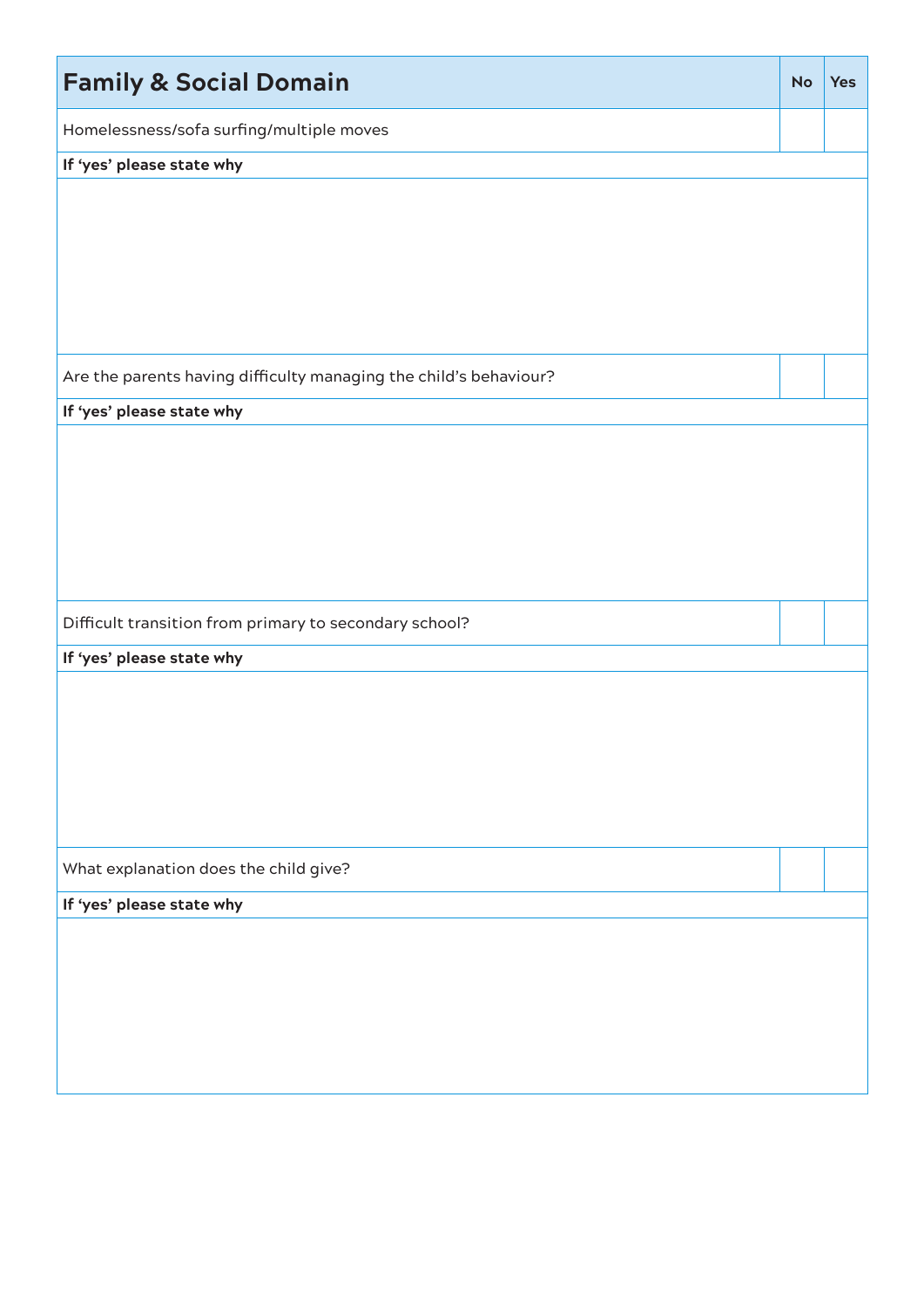| <b>E-Safety</b>                                         | <b>No</b> | <b>Yes</b> |
|---------------------------------------------------------|-----------|------------|
| Is the child sending or receiving sexual images online? |           |            |
| If 'yes' please state why                               |           |            |
|                                                         |           |            |
|                                                         |           |            |
|                                                         |           |            |
|                                                         |           |            |
|                                                         |           |            |
|                                                         |           |            |
| Accessing age inappropriate websites?                   |           |            |
| If 'yes' please state why                               |           |            |
|                                                         |           |            |
|                                                         |           |            |
|                                                         |           |            |
|                                                         |           |            |
|                                                         |           |            |
|                                                         |           |            |
| Involved with online gaming?                            |           |            |
| If 'yes' please state why                               |           |            |
|                                                         |           |            |
|                                                         |           |            |
|                                                         |           |            |
|                                                         |           |            |
|                                                         |           |            |
|                                                         |           |            |
| Is online activity creating social isolation?           |           |            |
| If 'yes' please state why                               |           |            |
|                                                         |           |            |
|                                                         |           |            |
|                                                         |           |            |
|                                                         |           |            |
|                                                         |           |            |
|                                                         |           |            |